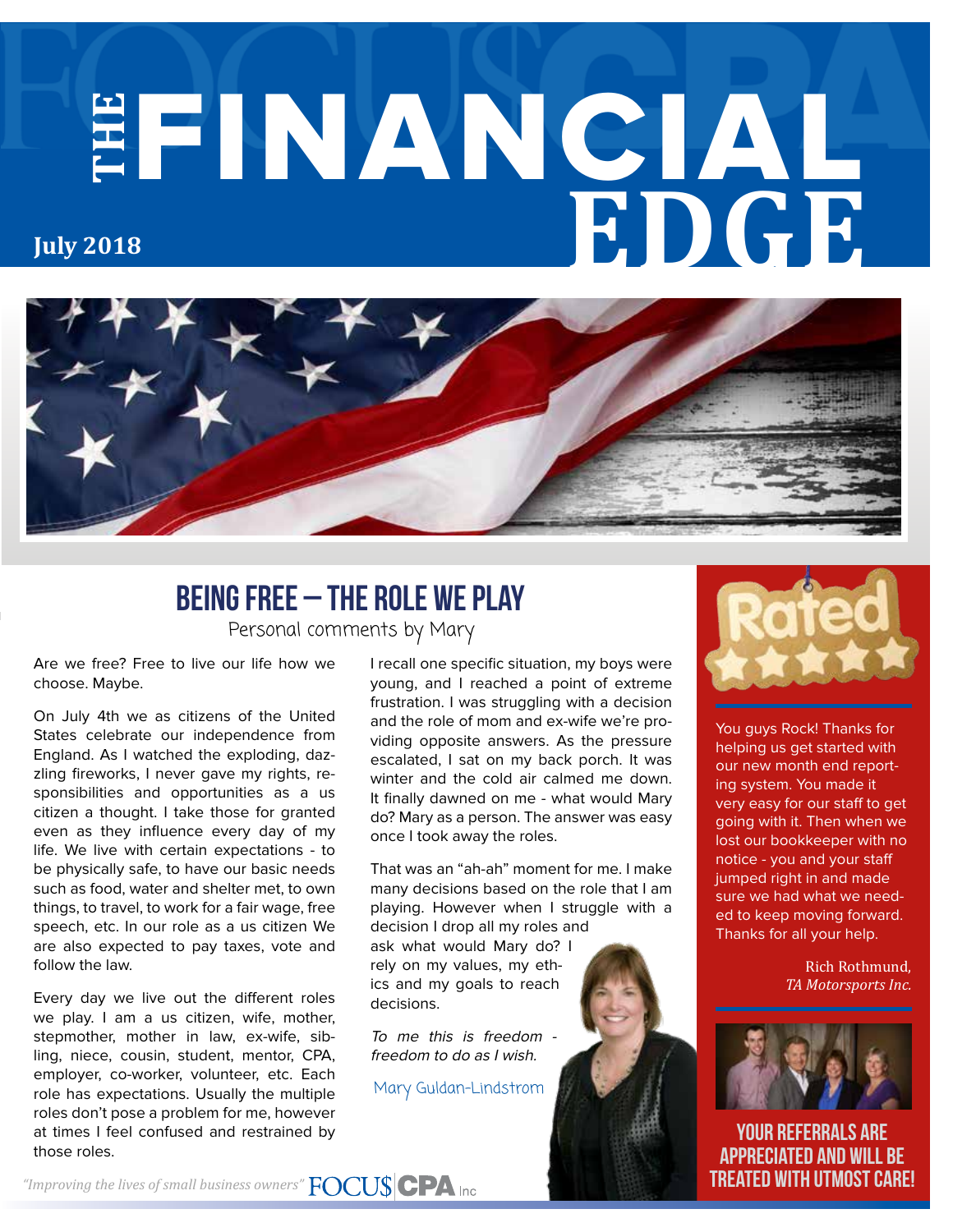## FOCUS CPA Inc

## the book review

**TITLE:** Miracle Morning Millionaires **AUTHOR:** Hal Elrod & David Osborn **TOPIC:** Personal Development **EASY TO READ:** \$\$\$\$\$ (5 out of 5 dollars) **APPLICABLE TO SMALL BUSINESS:** \$\$\$\$\$ (5 out of 5 dollars)

**Summary:** The authors provide a step-by-step process to change your life and achieve more. It starts when your feet hit the floor as you wake up. They share habits that helped them and others they know become millionaires.

**My recommendation:** My first reaction was this was just another book. I started and got hooked. The book provided morning rituals, an in-depth understanding of a millionaire and personal growth practices. The focus was not on doing more but being more.





IRACL

What the Wealthy Do Before 8AM **That Will Make You Rich** 

Hal Elrod . David Osborn

With Honorée Corder



## The Price They Paid Those who signed the Declaration of Independence

**From www.washingtonpost.com and other websites**

Have you ever wondered what happened to the 56 men who signed the Declaration of Independence? What fates befell them for daring to put their names to that document?

- Five signers were captured by the British as traitors and tortured before they died.
- Twelve had their homes ransacked and burned.
- Two lost their sons serving in the Revolutionary Army, another had two sons captured.
- Nine of the 56 fought and died from wounds or hardships of the Revolutionary War.

They signed and they pledged their lives, their fortunes, and their sacred honor.

Such were the stories and sacrifices of the American Revolution. These were not wild-eyed, rabble-rousing ruffians. They were soft-spoken men of means and education. They had security, but they valued liberty more.

Standing tall, straight, and unwavering, they pledged, "For the support of this declaration, with firm reliance on the protection of the divine providence, we mutually pledge to each other, our lives, our fortunes, and our sacred honor." They gave us a free and independent America.

The history books never told you a lot about what happened in the Revolutionary War. We didn't fight just the British. We were British subjects at that time and we fought our own government!

Too often, we take these liberties for granted. Please, take a few minutes while enjoying your 4th of July Holiday and silently thank these patriots.

**Remember: Freedom is never free!**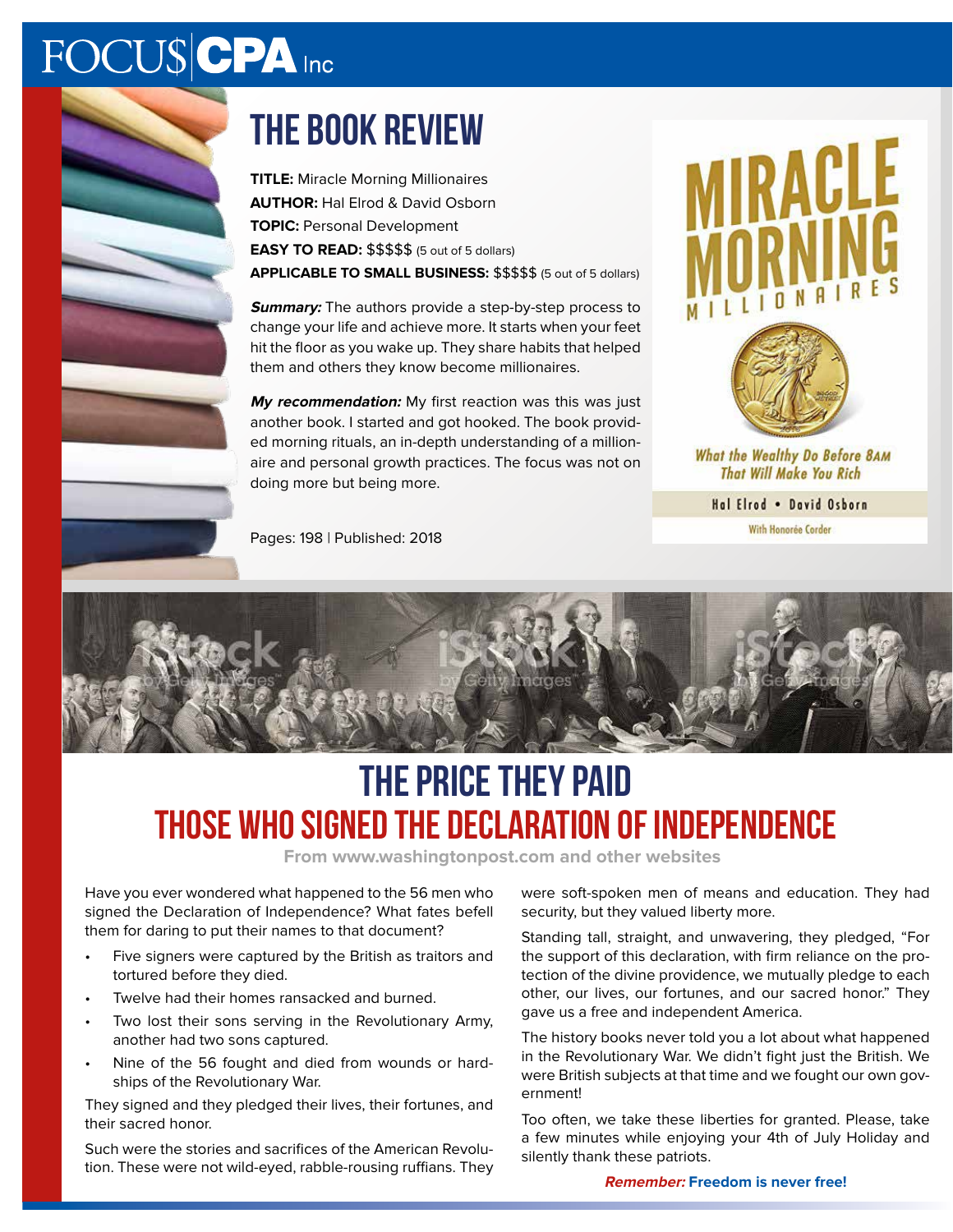#### **July 2018 | The Financial Edge**





### WORKING SMARTER NOT HARDER – 4 STEPS

**By Mary Guldan-Lindstrom**

Often I hear the statement **work smarter not harder**. An easy statement to make much harder to apply. The Pareto principle states that 20% of what we do achieves 80% of the results. Wouldn't it be wonderful if we knew actually, what the 20% of activity was. Each of us are only given 24 hours a day. So why can some people achieve great results and others are just getting by? Here are four things to consider when focusing on working smarter.

Know your end result desired. The fastest way there is a straight line. There is no line if you don't know where you want to end up. Do you know what you want? Stop take time to discover your heart's desire! Why waste time on tasks you don't care about? Do you want to Increase your sales? Or strengthen your client relationships? Improve your knowledge base to improve the quality of your service? Or on the personal side - Do you desire to be more healthy to increase your energy? Improve your quality of life my spending time with family? How does this action fit in the big picture? Work smart by choosing only those actions that will deliver the results you desire!

**DO THE RIGHT THINGS!** Each day Make a list of 5 to 10 things you want to accomplish.

#### **PRIORITIZE THEM.**

- Does it need to be done? What happens if it doesn't get done? Sometimes we think we should do certain things. Take filing for instance. File paid invoices by the month or year you paid them. Keep for tax records. Your accounting software can tell you what month they were paid - if you ever have to find it.
- What will bring the greatest result? What is the very best use of your unique talents and strengths?
- Can you delegate others important tasks but not best suited for you?

Then do the first 3 tasks each day. Work smart by choosing the tasks that you can deliver high quality!

**KEEP IN PEAK CONDITION.** To improve your chances of success set goals or determine what you want when you are in peak condition. Having your mind, your energy and your confidence in tiptop shape will improve your results. Making that cold call when you are hungry, angry, lonely and tired is a disaster waiting to happen. Assess where you are at? Rested? Calm and positive mind? Optimistic? Do what you need to do to energize your body, settle your mind and inspire your spirit. It may be take a nap, stop and meditate, take a walk, listen to music, call a friend, say a prayer, whatever works for you. Work smarter by being your best self.

#### **BLOCK TIME TO ACHIEVE YOUR PRIORITY**

**TASKS.** Time waits for no one! It is easy to get distracted - television, gossip, Facebook, email, people, etc. Set aside a portion of each day to work on your priority tasks. Depending on your attention span, block 60 to 90 minutes time blocks during your peak times during the day. Then protect it! Find a space to block out the distractions - turn off your email notices, shut the door and put the phone on do not disturb. Work smarter by allocating time to get your priorities done.

To me working smarter means - doing the important tasks that utilize my unique talents when I am at my best within the time I allocated to achieve my heart's desires!





### **Realize Your** AMERICAN DREAM!

Quote by historian James Truslow Adams….

"The **American Dream** is that **dream** of a land in which life should be better and richer and fuller for everyone, with opportunity for each according to ability or achievement."

We help small business owners realize their American dream.

**Give us a call for your free "discovery meeting" to see how we can help you.**



*"Improving the lives of small business owners"*